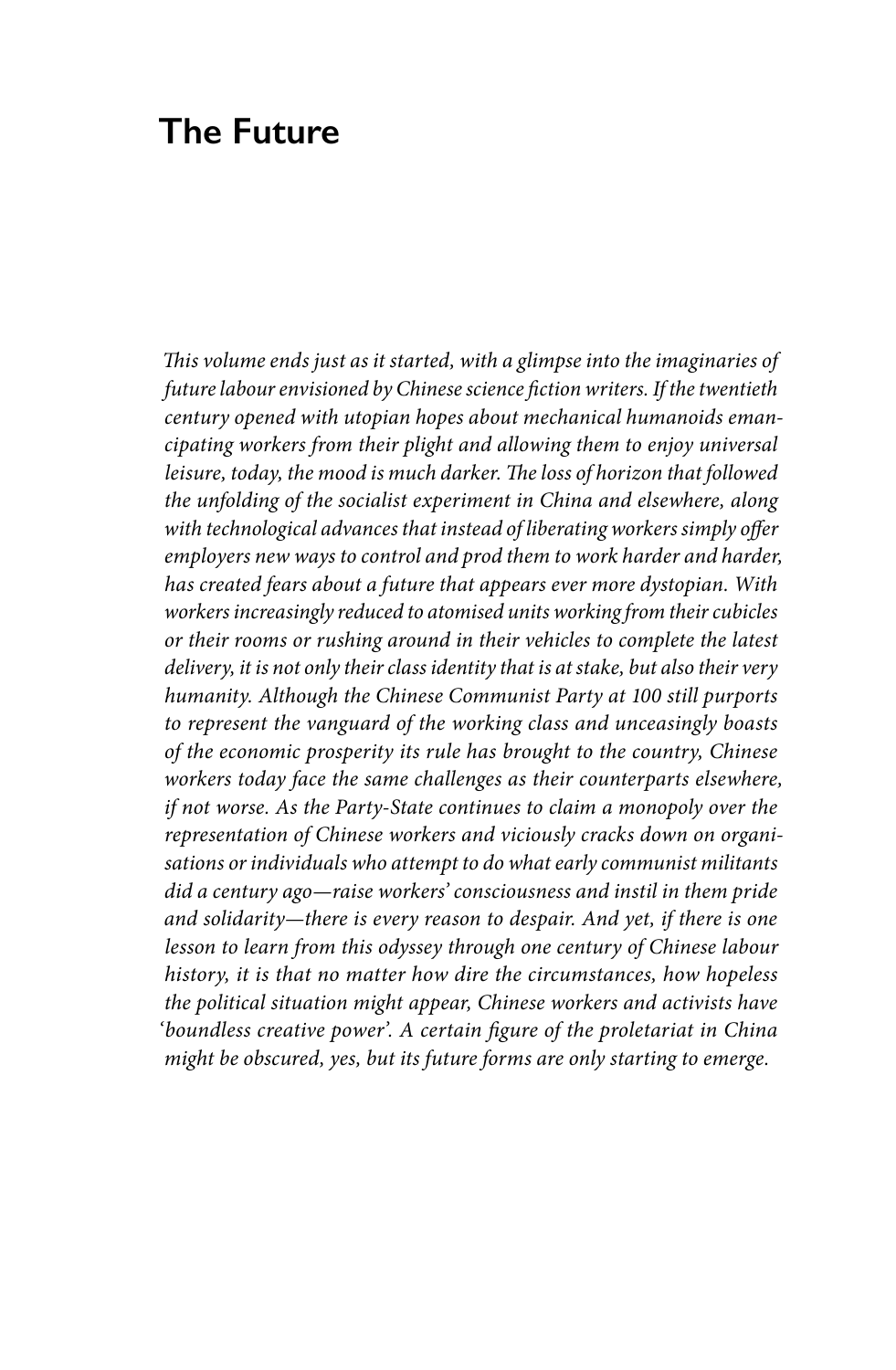# **Folding Time: Futuristic Reflections on Class Divisions in Contemporary China**

Carlos ROJAS

ollowing the explosive popularity of the 2011 television miniseries Palace ( $\hat{\mathbf{g}}$ ), the story of a contemporary woman who travels back in time and becomes entangled in a love triangle with two Qing Dynasty princes, C ollowing the explosive popularity of the 2011 television miniseries ■*Palace* (宮), the story of a contemporary woman who travels back in time and becomes entangled in a love triangle with two Qing Dynasty (SARFT) issued a directive stipulating that time-travel works like *Palace* 'casually make up myths, have monstrous and weird plots, use absurd tactics, and even promote feudalism, superstition, fatalism, and reincarnation' and therefore 'should no longer be encouraged'.1 Many Western media outlets reported with amusement that China had banned timetravel works outright, though in reality the SARFT directive was merely offering a 'recommendation' that addressed a more specific subgenre of time-travel works known as *chuanyue* (穿越, literally, 'crossing over').<sup>2</sup> In these works, contemporary characters travel back to China's dynastic past, and the recommendation reflected a concern that these sorts of works might invite alternative perspectives on China's past, which are anathema to the Party-State.3

It has frequently been observed that, unlike time-travel works in Western science fiction, which often feature contemporary characters travelling into the future, Chinese time-travel works instead tend to feature contemporary characters travelling into the past. There is, however, a prominent tradition in China of future-oriented speculative fiction (see also Craig A. Smith's essay in the present volume). In 1902, for instance, the political reformer Liang Qichao began serialising his novel *The Future of New China* (新中 国未来记), which is set in the year 1962 and describes a world in which China has become a constitutional monarchy and has just been recognised as the preeminent global superpower.<sup>4</sup> Liang's novel was never completed and the initial chapters focus not so much on the condition of China in 1962 as on the developments the nation has undergone over the fifty years since the beginning of its reform movement in 1912. Although, as luck would have it, 1912 did in fact turn out to be the first year of China's post-dynastic Republican regime, the fiftieth anniversary of the founding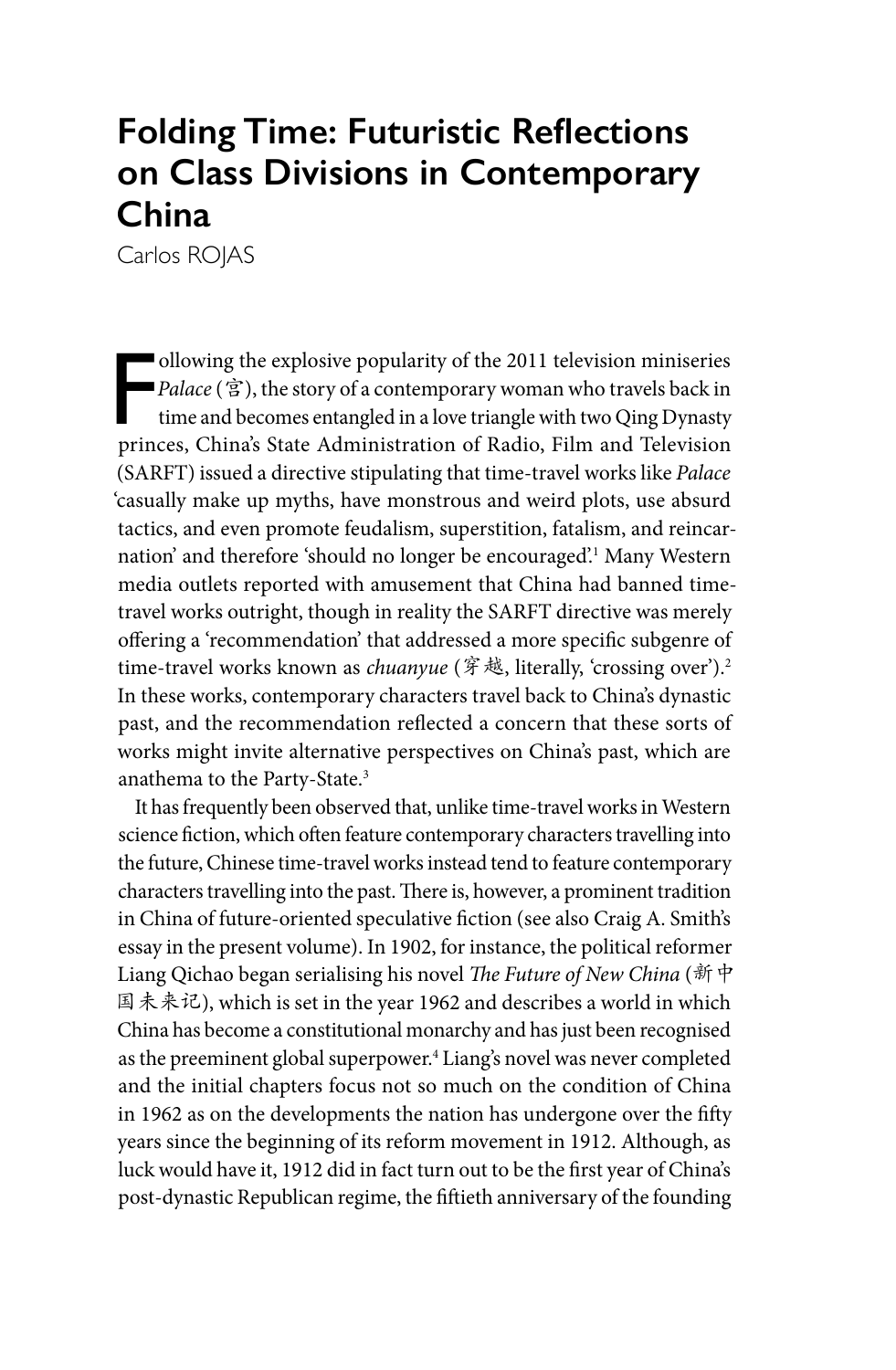of the republic did not prove to be a particularly celebratory moment, given that 1962 coincided with the final year of the 'three years of natural disaster'—the devastating famine that resulted from the disastrous Great Leap Forward (1958–62), which had sought to jump-start the nation's economy and quickly catapult it ahead of world powers like the United Kingdom and the United States.

Folding Beijing

Meanwhile, it was during a frenzied three-day period in December 2012—precisely ninety years after Liang Qichao began serialising his futuristic novel and just months after SARFT issued its 2011 time-travel directive—that Tsinghua University economics doctoral student Hao Jingfang wrote a futuristic novella titled *Folding Beijing* (北京折叠).5 Although not a conventional time-travel work, this book does feature an innovative premise that radically reimagines the spatiotemporal structure of Chinese urban society.6

In particular, Hao Jingfang's novella in set in a future China that is significantly more prosperous than today, and it describes how, fifty years before the work's future setting, Beijing was subdivided into three separate 'spaces', each of which was assigned to a different class of residents. As the novella explains:

The folding city was divided into three spaces. One side of the earth was First Space, population five million. Their allotted time lasted from six o'clock in the morning to six o'clock the next morning. Then the space went to sleep, and the earth flipped.

The other side was shared by Second Space and Third Space. Twenty-five million people lived in Second Space, and their allotted time lasted from six o'clock on that second day to ten o'clock at night. Fifty million people lived in Third Space, allotted the time from ten o'clock at night to six o'clock in the morning, at which point First Space returned. Time had been carefully divided and parcelled out to separate the populations: Five million enjoyed the use of twenty-four hours, and seventy-five million enjoyed the next twenty-four hours.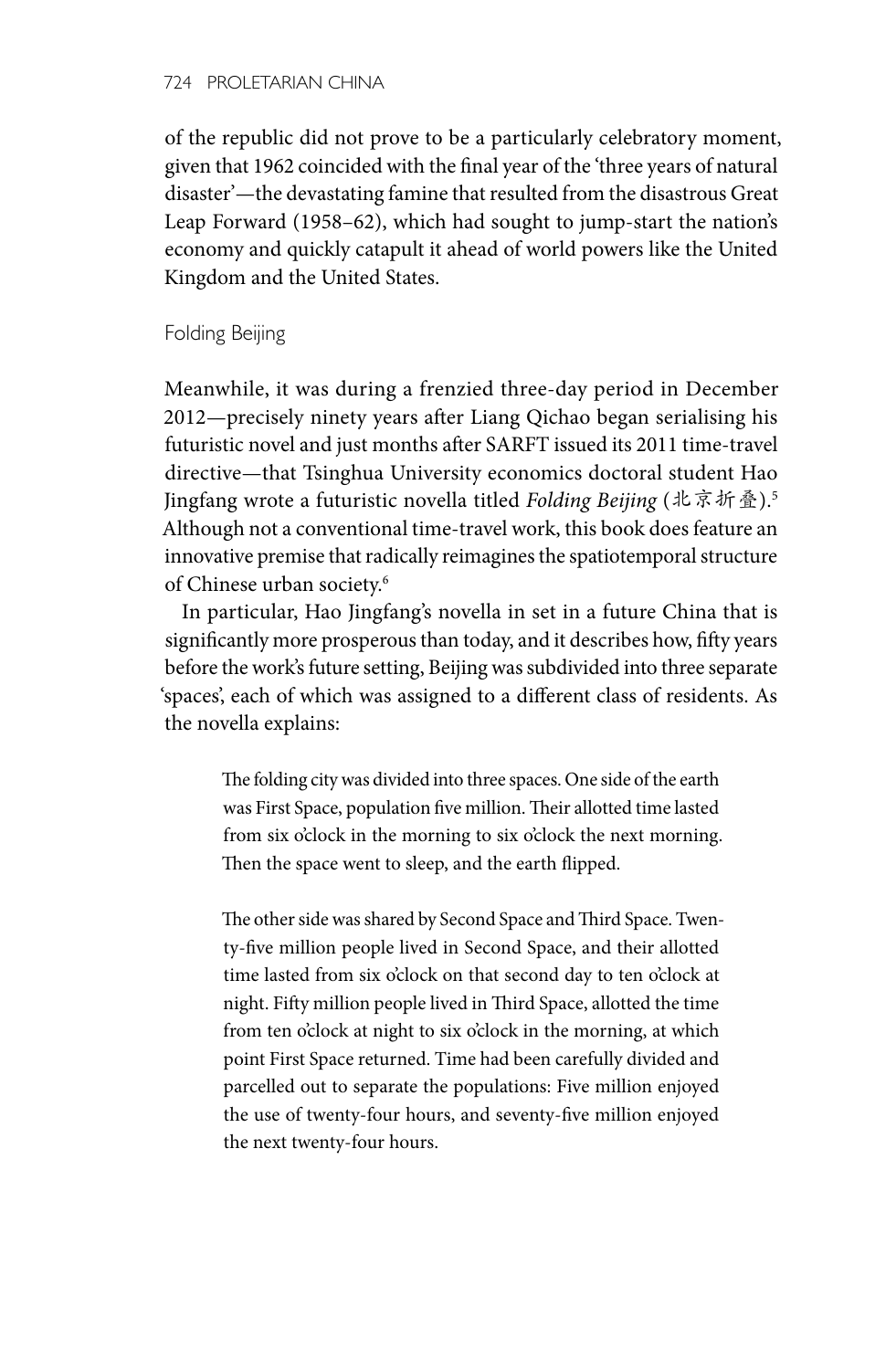During the period when each cohort is granted access to the city, the other two cohorts are hidden out of sight and placed in a hibernetic state. The result is an arrangement in which a small minority of Beijing's population is able to exert a disproportionate control not only over the city's wealth and resources, but also over the fabric of time and space itself.

The plot of *Folding Beijing* revolves around a resident of Beijing's Third Space, Lao Dao, a single father who works in Third Space as a trash collector and who, at the beginning of the novella, accepts an assignment to (illegally) deliver a message to a recipient in First Space and then bring the response back to Third Space. To carry out this task, Lao Dao arranges to squeeze through a small gap that opens up when the city shifts from one configuration to another, and then to use the same method to return to Third Space after completing his job.

After arriving in First Space and delivering his message, Lao Dao is detained by a couple of robot patrols, after which it is determined that there is no record of him in the First Space residency database. Lao Dao is then taken away for interrogation and is ultimately handed over to a slightly older man named Lao Ge. It turns out that, like Lao Dao, Lao Ge is also originally from Third Space, but not long after the foldingcity system was established he had an opportunity to cross over to First Space, where he ultimately attained a position of considerable authority. Lao Ge befriends Lao Dao and proceeds to explain to him the logic on which the city's economic system is predicated. In particular, he explains that technological developments had made it possible to automate many sectors of the economy, leading to significant increases in productivity. This, however, created the problem of what to do with all of the people who were previously part of this vast low-wage workforce. Lao Ge then explains that Europe and China adopted two different approaches: in Europe, the authorities 'went with the path of forcefully reducing everyone's working hours and thus increasing employment opportunities', while in China the corresponding authorities adopted an approach that sought 'to reduce the time a certain portion of the population spends living, and then find ways to keep them busy'. The result is the 'folding-Beijing' arrangement, wherein fifty million of Beijing's eighty million residents are effectively 'alive' for only ten hours of every forty-eight-hour period, with three-fifths of them assigned to work as trash collectors—performing menial jobs that could easily be automated, but which are needed to 'keep them [the city's lower-class residents] busy'.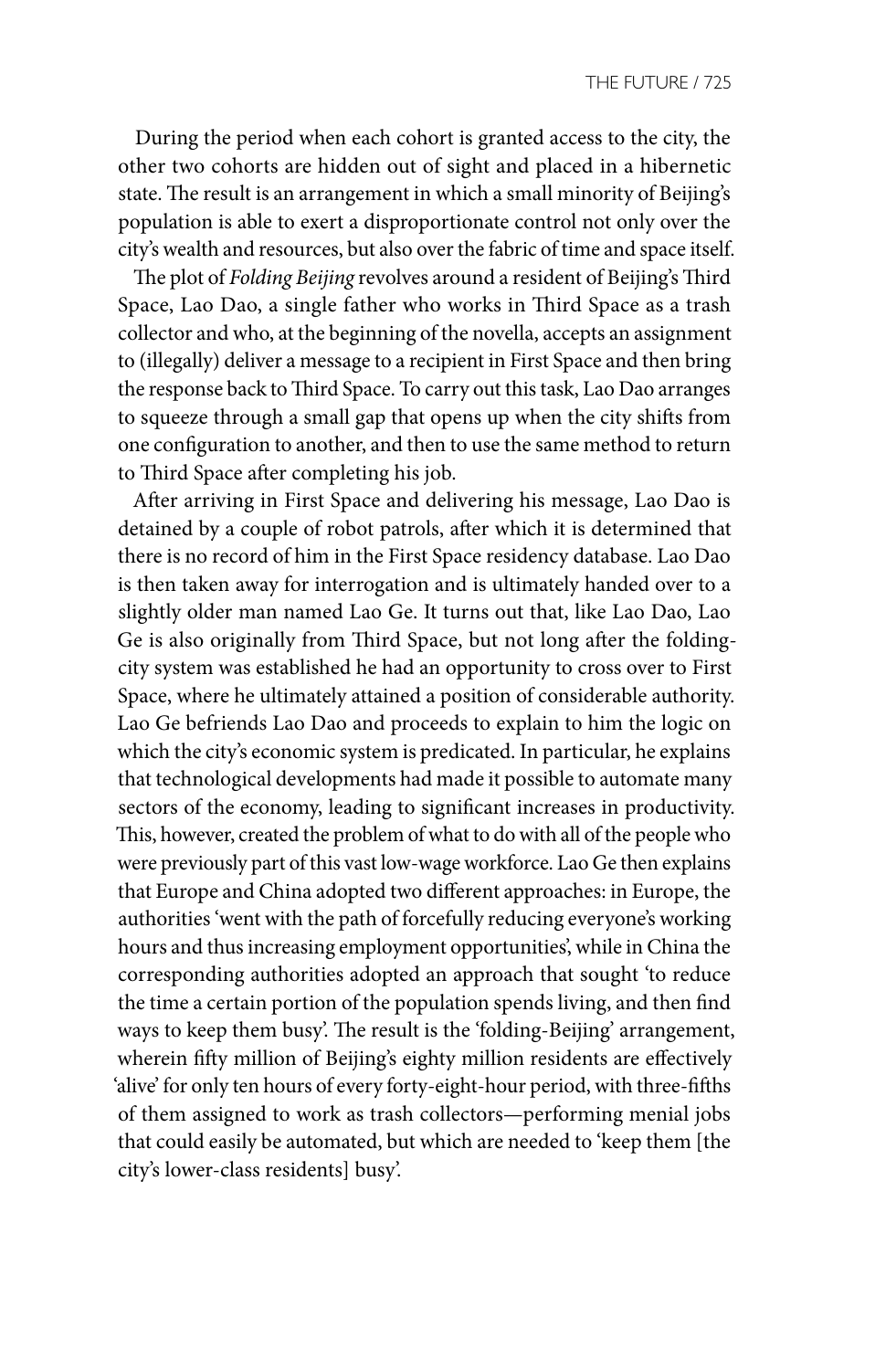#### 726 PROLETARIAN CHINA

#### A Critique of Contemporary Society

In this way, Hao Jingfang uses her novella to comment on a set of contemporary phenomena relating to China's explosive growth and urbanisation. As the nation's productivity and gross domestic product have increased rapidly during the post-Mao period, the result has been a comparable rise in the nation's Gini coefficient, as much of the nation's new wealth has gone to a relatively small fraction of the population.7 Like many contemporary Chinese cities, Beijing currently has a vast underclass of migrant labourers drawn to it because it offers employment opportunities that far exceed those they would be able to find in the countryside. For instance, the 2010 census reports that, around the time Hao Jingfang composed her novella, Beijing had a floating population of nearly nine million migrant labourers, or almost half of the city's total population of just under twenty million.<sup>8</sup> Because China's Mao-era household registration ( $\dot{P}$   $\Box$ ) system remains in place, however, the majority of these migrant laborers are forced to live in precarious conditions largely outside China's social safety net. At the same time, Beijing (like most of China's large cities) is heavily reliant on cheap migrant labour, even as the city systematically positions these same migrant workers as illegitimate interlopers.

In the years since Hao wrote her novella, the Beijing authorities have made concerted attempts to limit both the city's overall population growth and its relative percentage of migrant labourers. For instance, in late 2013, Beijing announced that, in 2014, it would begin taking actions to 'resolutely' curb its population growth, and in 2015 the city raised its population target for the year 2020 from eighteen million to twenty-three million.<sup>9</sup> In late 2017, Beijing initiated a campaign to destroy many of the shantytowns where migrant workers live, ostensibly in the name of improving public safety (in November that year a fire in an area of southern Beijing inhabited by migrant workers had resulted in nearly twenty deaths).<sup>10</sup>

One apparent result of these policies systematically targeting migrant workers, meanwhile, is that the average happiness index of China's rural-to-urban migrant workers, according to a recent United Nations– affiliated report, is lower not only than that of urban-born residents, but also than that of the rural residents who remained in the countryside.<sup>11</sup> Why are Chinese rural-to-urban migrant workers less happy than both their urban and their rural peers? The authors of the report consider various potential explanations and conclude that each of the three most likely 'involves false expectations, of three different types: prospective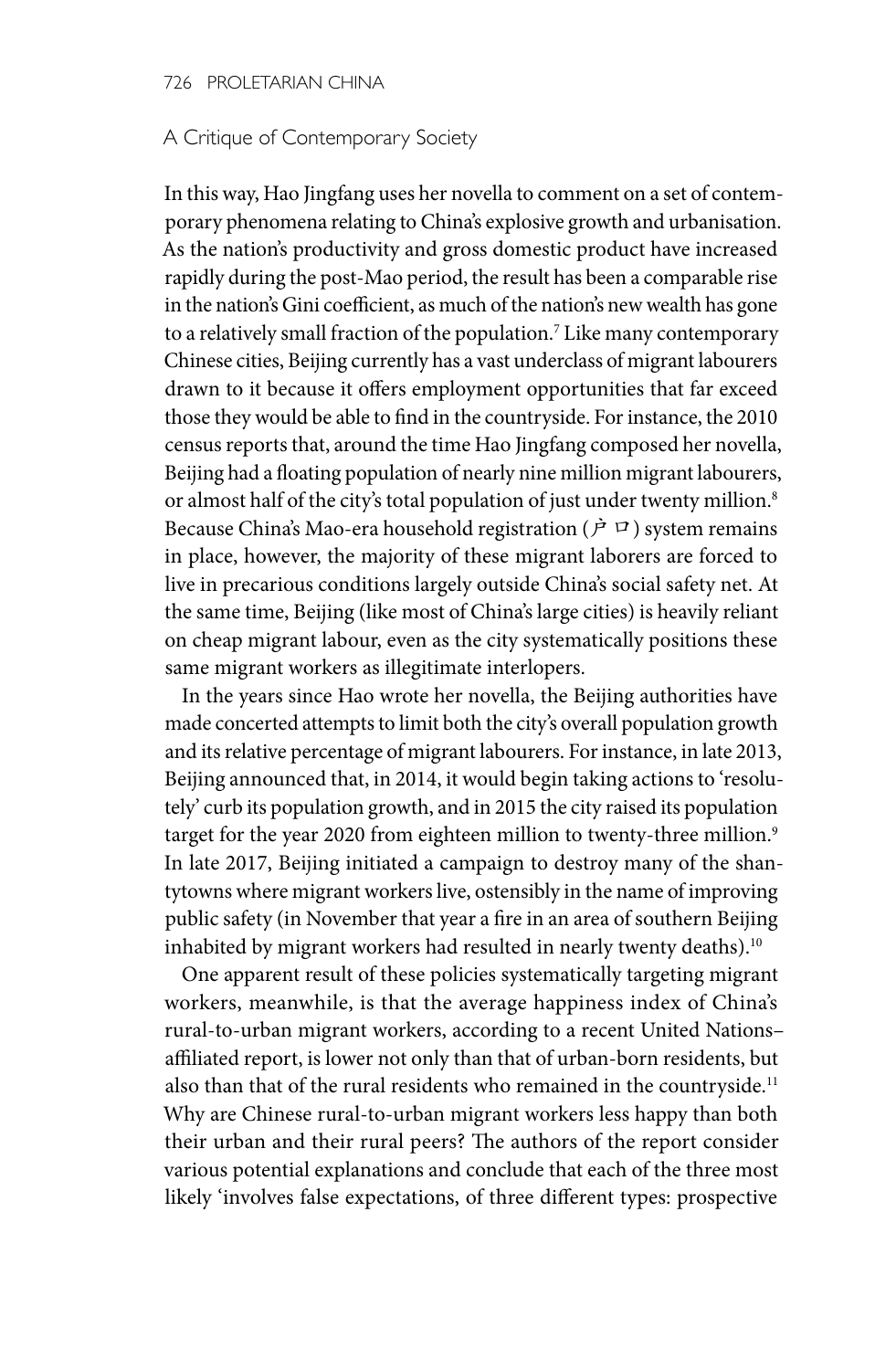migrants may have false expectations about their urban conditions, or about their urban aspirations, or about themselves'. In short, they conclude that these migrants were likely 'too optimistic about life in the city'.<sup>12</sup>

The condition described here is similar to what Lauren Berlant calls 'cruel optimism', wherein 'something you desire is actually an obstacle to your flourishing'.13 Precisely because these migrants have inflated expectations about what the future might bring, they are therefore stymied in their attempts to improve their situation (and specifically their general happiness) in the present.

#### Resignation

In Hao Jingfang's novella, meanwhile, Lao Dao and his fellow Third Spacers, although technically not migrant labourers, are nevertheless structurally relegated to menial, low-paying jobs like many rural-to-urban migrants in contemporary China. A key difference, however, is that Lao Dao does not appear to be particularly unhappy, and instead appears resigned to his fate:

He was a waste worker; he had processed trash for twenty-eight years, and would do so for the foreseeable future. He had not found the meaning of his existence or the ultimate refuge of cynicism; instead, he continued to hold on to the humble place assigned to him in life.

Indeed, even Lao Dao's repeated trips to First Space do not appear to inspire in him any desire to fundamentally change his situation, but rather he merely accepts these assignments to earn some extra money to help pay for his foster daughter's kindergarten tuition.

In an interview conducted after *Folding Beijing* was nominated for the Hugo Award, Hao Jingfang notes that she chose not to describe a community driven by anger and insurrectionist tendencies on the grounds that 'political rebellion is such a clichéd theme in SF [science fiction]'.14 Instead, she sought to write a story in which economic inequality is simply one of the realities of life:

> In my story, the unjustness of the world is a part of the background, not a characteristic of some group. The world of the story is unjust, but no individual is the source of the injustice; everyone is simply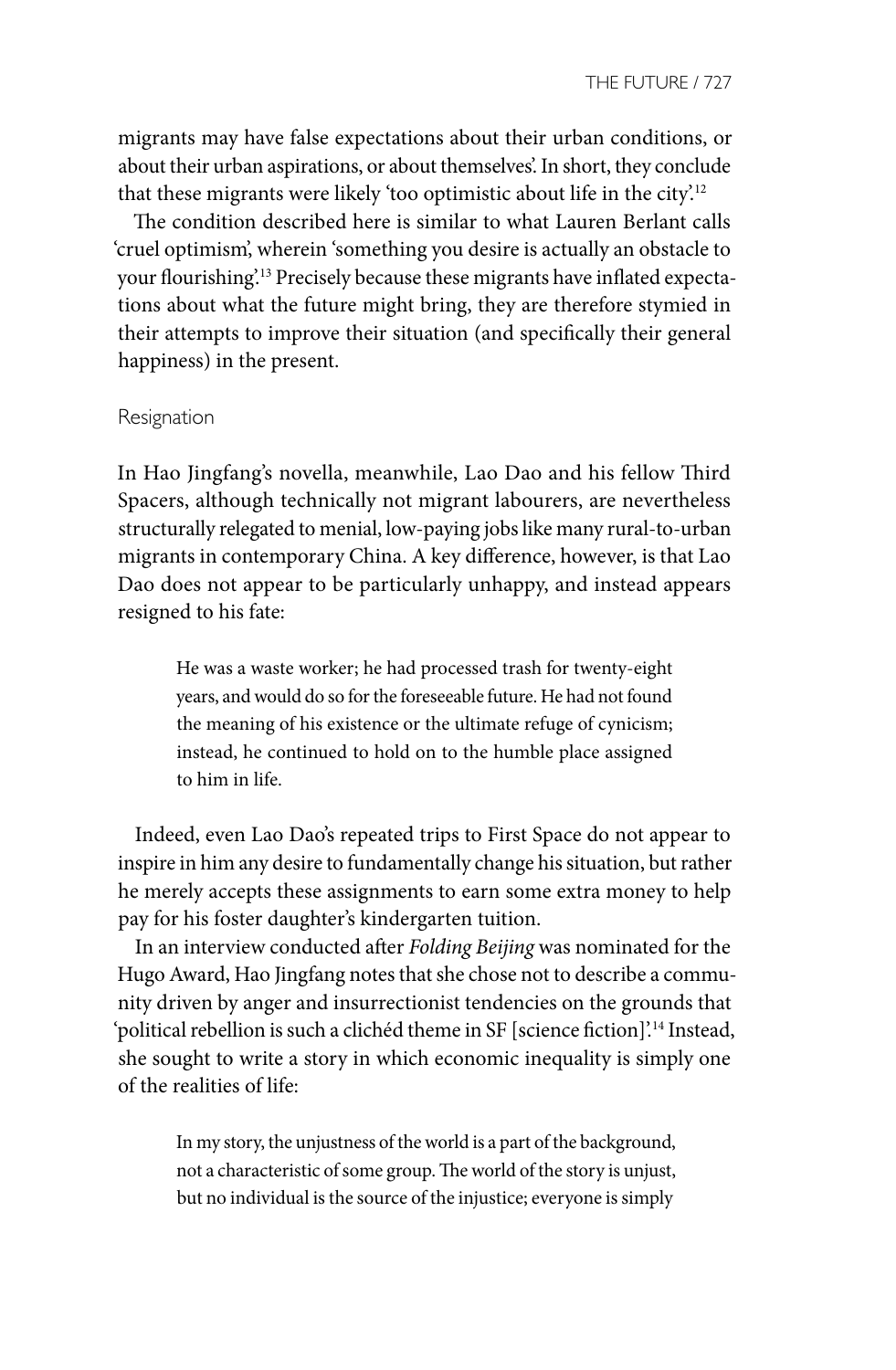playing a role. Like a group of actors enacting some drama on a tilted stage, they suffer, celebrate, rage, jubilate, but don't resist the tilted nature of the stage, which is perceptible only to the audience. The unfairness of the world is revealed for readers, who exist independent of the story, not for the characters. The characters themselves care more about things that touch their daily lives: family, love, power, and wealth, but a reader can see the fundamental inequity of their world.

I chose to write this way because I wanted to reflect on our reality. The lives of the vast majority of people play out like stories full of ups and downs, but few ask how these stories reveal the structure of the world. Most people care only about the details of their individual lives: family, love, power, and wealth, and few examine the framework of the world as a whole. The structure of the real world, of course, is also unfair and unjust, like the world in the story, and in fact the real social pyramid may be even more extreme than the one portrayed in my tale. Only someone who can take the perspective of a reader of the world, standing apart from the emotional experience of individuals, can perceive this structural framework. I wanted to reveal this perspective.<sup>15</sup>

Even as Hao Jingfang suggests that 'the real social pyramid may be even more extreme than the one portrayed' in her story, the futuristic vision she offers is, in a sense, much darker than anything we see in contemporary China—precisely because it is happier and less anger-driven.

That is, one curious result cited in the happiness study discussed above is that while rural-to-urban migrants are marginally less happy than their urban counterparts, they are significantly less happy than the rural residents who chose to remain in the countryside. Why is this latter cohort, which has a much lower per capita income than the other two cohorts, the happiest? Part of the answer apparently lies in the fact that happiness is often contextual and, because rural residents are physically separated from their counterparts in urban areas, it is easier for them to be satisfied with what they have, even if it is significantly less than what their counterparts in the cities have. In *Folding Beijing*, meanwhile, Hao describes a situation in which low-class labourers physically live in the city yet are nearly as isolated from their wealthier counterparts as they would have been had they been based in the countryside. In this way, the